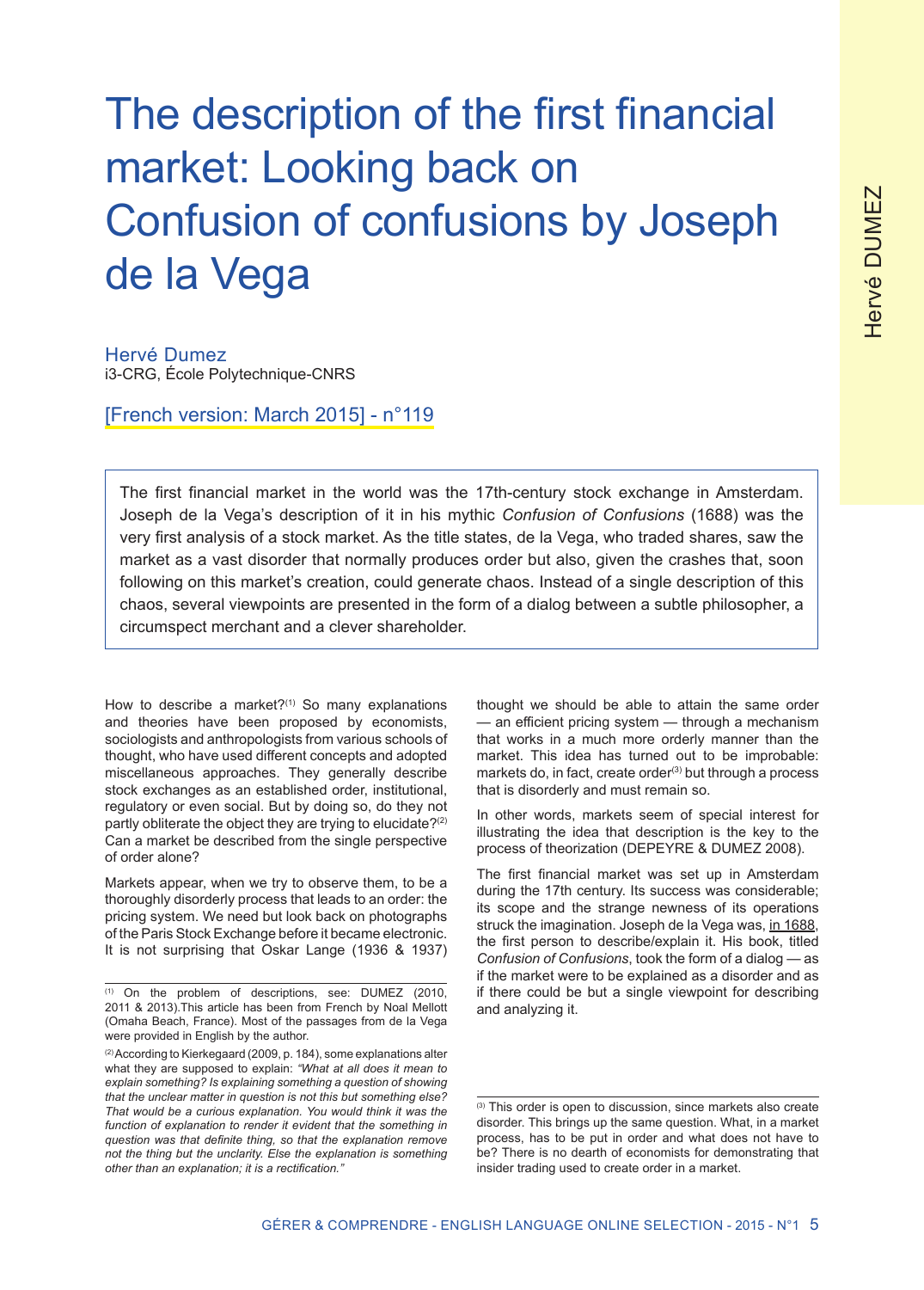#### Confusion of confusions

We do not know how many copies of the original edition of this mythic book exist. There is one in The Hague, another in Göttingen, a single specimen in the United States (Kress Library). Maybe half a dozen in all? Portions have been translated from the original Spanish into English (DE LA VEGA 1957).

Joseph Penso (or Penço) Felix de la Vega Passarinho, the author who signed under the name Joseph de la Vega, was a member of the Jewish community from the Iberian Peninsula. His family probably came from Portugal, evidence of this being his patronymic. His father was born near Cordova. Imprisoned by the Inquisition, he forsook his faith, but once freed, returned to it and moved to Antwerp, then Hamburg and finally Amsterdam. This well-known banker soon figured among the most influential members of the city's Jewish community. He founded the first Talmudic school there. Two of his four sons, including Joseph, the youngest, stayed in the capital of the province of Holland, and the two others went to London.

Joseph was probably born around 1650. At the age of 17, he wrote a play in Hebrew, *Asira Tiqva*, which made him famous. His family meant for him to enter the rabbinate, but he decided to embark on a career in finance. Meanwhile, he continued publishing collections of poems, novels, books on ethics, etc. He claimed he had traded shares, had made and lost a fortune five times over.

In 1688, he published *Confusion des Confusions*. Why did he write this book? For three reasons, he said: for the pleasure; as a lesson to people not familiar with this special form of commerce (according to him, the most useful in the world); and as a warning to them about various forms of fraud. He chose the title because "*in this stock-exchange business, one moved in a world of darkness which nobody wholly understood and no pen was able really to describe in all its intricacies*" (p.12). The confusion came from darkness and a contradiction (as pointed out in the introduction to this article): "*this enigmatic business which is at once the fairest and most deceitful in Europe, the noblest and the most infamous in the world, the finest and the most vulgar on earth. It is a quintessence of academic learning and a paragon of fraudulence; it is a touchstone for the intelligent and a tombstone for the audacious, a treasury of usefulness and a source of disaster, and finally a counterpart of Sisyphus who never rests as also of Ixion who is chained to a wheel that turns perpetually*" (p.3). A recurrent image is the labyrinth. To illustrate this confusion and this contradiction, the author chose as form four dialogs between three characters: a subtle philosopher, a circumspect merchant and a knowledgeable shareholder.

The author might have initially intended this book to be a manual for his brothers in London, to explain to them how shares were traded, a new business activity being launched in England. The author then decided to make it into a literary work. The writing of the manuscript was well advanced when the stock market crashed. Parts were then rewritten or enlarged but in a way that damages the book's coherence. According to the shareholder in one of the dialogs, a French version was planned for international circulation. However it never came out.

In the following pages on de la Vega's book, we shall not focus on the historical description and analysis of the Amsterdam stock exchange but instead point out his remarks about salient characteristics of financial markets in the abstract. A theme running through this book calls attention to one of them: the essential complexity of financial markets. This characteristic, which has two dimensions — technical complexity and the complexity of positions — gives rise to a series of points of equilibrium between contradictory tensions.

## Technical complexity

The operation of the Amsterdam stock exchange, the first modern exchange to operate on a large scale, seemed awesomely complex, defying any description. All current techniques, sometimes in a special or nascent form, were already being used.

Speculation focused not so much on shares as such but on differences in prices. Most of the shares traded were of the Dutch East Indies Company (VOC: *Vereenigde Oost-Indische Compagnie*), created in 1602. In 1621, a West Indies Company was founded, but it represented a small part of the market. We know that the VOC also issued bonds, but de la Vega said nothing about this. He did however mention government bonds, a large, stable market.

The Amsterdam exchange operated on the basis of a monthly (instead of daily) settlement of accounts. Transactions took place for a month without anything actually changing hands. On the 20th of each month, operations came to a halt. The *rescontrants*, who oversaw compensation on the settlement date, received or paid the differences on account. Purchases were often made thanks to loans, which generally covered 4/5 of the price, thus providing significant leverage.

There was a thriving forward market, since parties could agree to a transaction beyond the monthly settlement date. Both "call" and "put" options could be taken on shares. One party accepted to transfer to the other a certain number of shares at a specified price and date, or else declared that it would buy a certain number of shares at a specified price and date if they were offered for sale. In all cases when such an option was signed, the buyer paid the seller a premium depending on the total price of the shares and on the duration up till the date of the actual transaction. If the option was not taken up, the premium was lost. Forward contracts could be extended in time. It was also possible to cover one option by another of the contrary sort.

Shares were, we might say, dematerialized. Transactions seldom involved physically going to the company's head office (which de la Vega described as "magnificent") and then to the bank of Amsterdam for the settlement. Since, as pointed out, buyers and sellers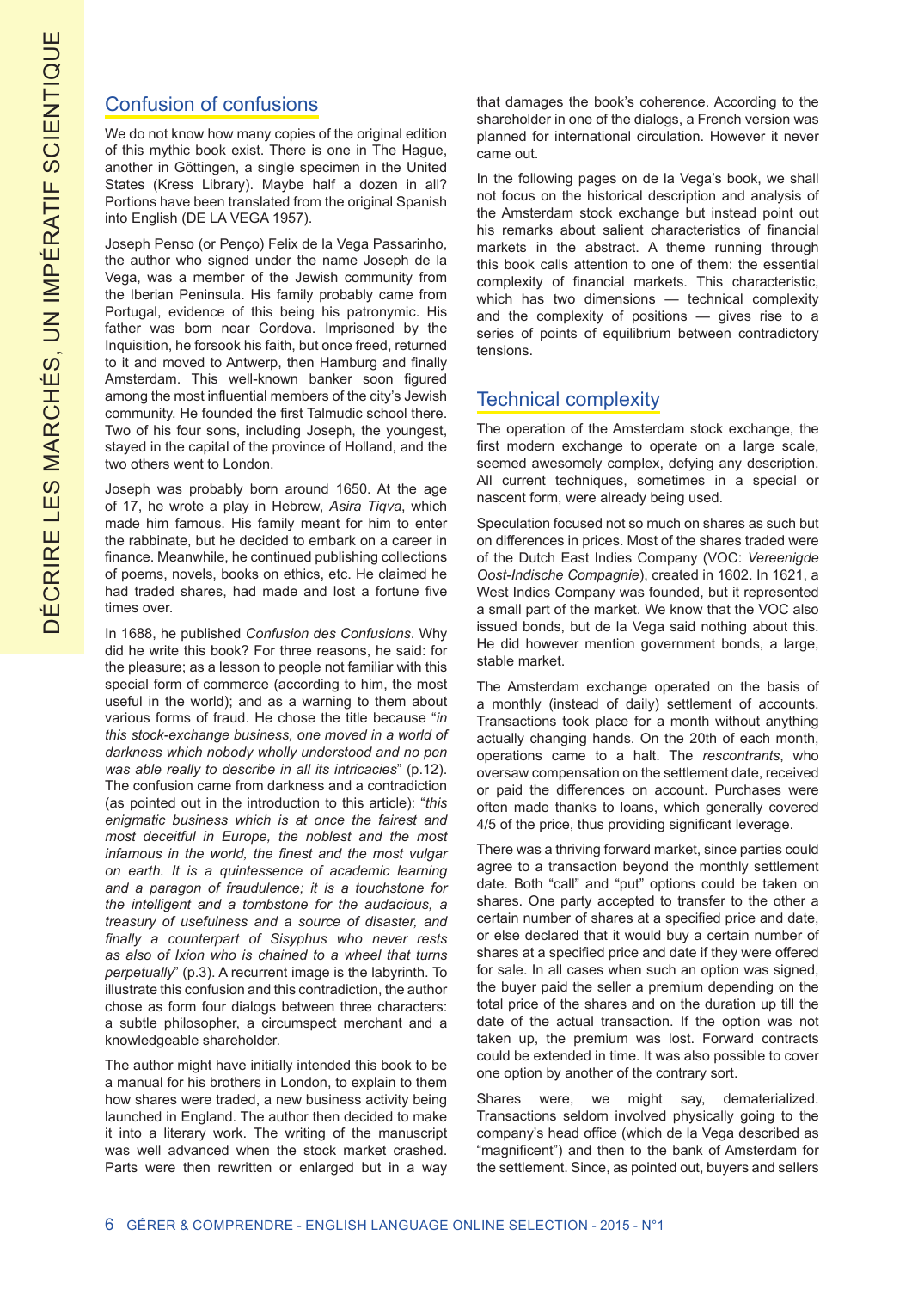played on price differences, the loss or gain amounted, in most cases, only to the sum of these differences.

Stock market practices ranged widely from basic techniques to more sophisticated strategies. The jargon echoed this complexity (pp. 14-15):

"— *Merchant: I really thought that I was at the construction of the Tower of Babel when I heard the confusion of tongues and the mixture of languages on the stock exchange. Sometimes they used Latin words such as ''opsie', sometimes Dutch ones such as 'bichile', and sometimes French ones such as 'surplus'(4)*

—*Shareholder: As to the confusion of tongues on the Exchange, I am not to be blamed for it. The jargon was coined by the necessities of the business, then became customary and proved to be practical. I sell the phrases at cost prices and profit nothing save the effort to bring them forward and to explain them*."(5)

Matching this complexity of techniques was the complexity of positions.

## The complexity of positions

To operate effectively, the stock market depended on a heterogeneity of positions, in other words, a multitude of players with several sources of information as well as diverse but typical behaviors in the market. De la Vega, who knew what he was talking about, drew up a classification of social groups in the stock market.

In the first group were the "princes of exchange", wealthy notables and big capitalists. They made long-term investments and received dividends. They seldom went to the stock exchange for transactions; they passed their orders through brokers. When a crash occurred, they generally did not lose their sang-froid, for they were thinking in terms of the long run.

The second group was made up of merchants who regularly traded in shares but from the perspective of minimizing risks. They covered their positions with options, forward pledging contracts or "insurance for exchanges". They turned to profit the information gleaned through their business contacts, their goal being moderate but sure gains. They did not imagine finance as an end in and of itself, but as an auxiliary to their trade in merchandise. Even when they speculated, it was almost certain that they would buy shares in cash for the purpose of selling them later at a profit. Some merchants, like the aforementioned princes, refused to go to the stock exchange. Others preferred going there; they thus avoided paying commissions to brokers, but they also enjoyed trading directly with colleagues. When they relied on brokers, they expected a discount on commissions, since brokers appreciated having solvent, dependable clients. To their advantage, merchants were keen for information on market trends.

They applied the principle that, in business, you are never better served than by yourself.

The stock exchange was attended, above all, by persons from the third group, professional speculators. They used leverage and wanted to make money. Their transactions usually involved "regiments, *i.e.*, lots of about twenty shares. Their behavior was mysterious, unfathomable: "*The labyrinth of Crete was no more complicated than the labyrinth of their plans*" (p.5). Experiencing internal turmoil, they hesitated between their common sense and opinions in the marketplace, between their personal choices and mimesis: "*But what surpasses all these enormities… and what is hardly believable (because it seems to be complete fancy rather than overexaggeration) is the fact that the speculator fights his own good sense, struggles against his own will, counteracts his own hope, acts against his own comfort, and is at odds with his own decisions… There are many occasions in which every speculator seems to have two bodies so that astonished observers see a human being fighting himself. If, for example, there arrives a piece of news which would induce the speculator to buy, while the atmosphere prevailing at the stock exchange forces him to sell, his reasoning fights his own good reasons. At one moment his reasoning drives him to buy, because of the information that has just arrived; at the other, it induces him to sell because of the trend at the Exchange*" (p. 22). According to de la Vega's estimate, approximately twenty very big speculators ere operating on the Amsterdam market.

Brokers formed the last group. Official brokers took an oath before municipal authorities, swearing not to trade in shares for their own account. A *numerus clausus* severely restricted their number. They formed the only party legally qualified to undertake transactions. However there was a host of free brokers, who could undertake transactions for their personal profit. Most were reliable. As de la Vega pointed out, a broker could not last in this trade without inspiring confidence.

In fact, the stock market combined technical complexity with this complexity of the viewpoints of the parties interacting there. Owing to this combination, the market was an indeterminate mechanism beyond the control of knowledge as such: "*He who makes it his business to watch these things conscientiously, without blind passion and irritating stubbornness, will hit upon the right thing innumerable times, though not always. At the conclusion of his observations, however, he will find that no perspicacity will divine the game and no science is sufficient here. For as the wealthy people [on the Exchange] also look for a countereffect when the tendency is unfavorable, and as the indisposition of the Exchange is cured in the same way as the sufferings of a leper in Asia, namely, by a poisonous medicine, unfavorable news need not be regarded as fatal*" (pp. 11-12).

This complexity generated tensions that were tempered with unstable points of equilibrium in the market itself and in the behaviors adopted by the parties to transactions. The market is inherently opaque.

<sup>(4)</sup> The "surplus" mentioned by the merchant was the difference between values when contracts were settled.

<sup>(5)</sup> Opsie, a word used by the merchant, is a Dutch variation on the Latin optio.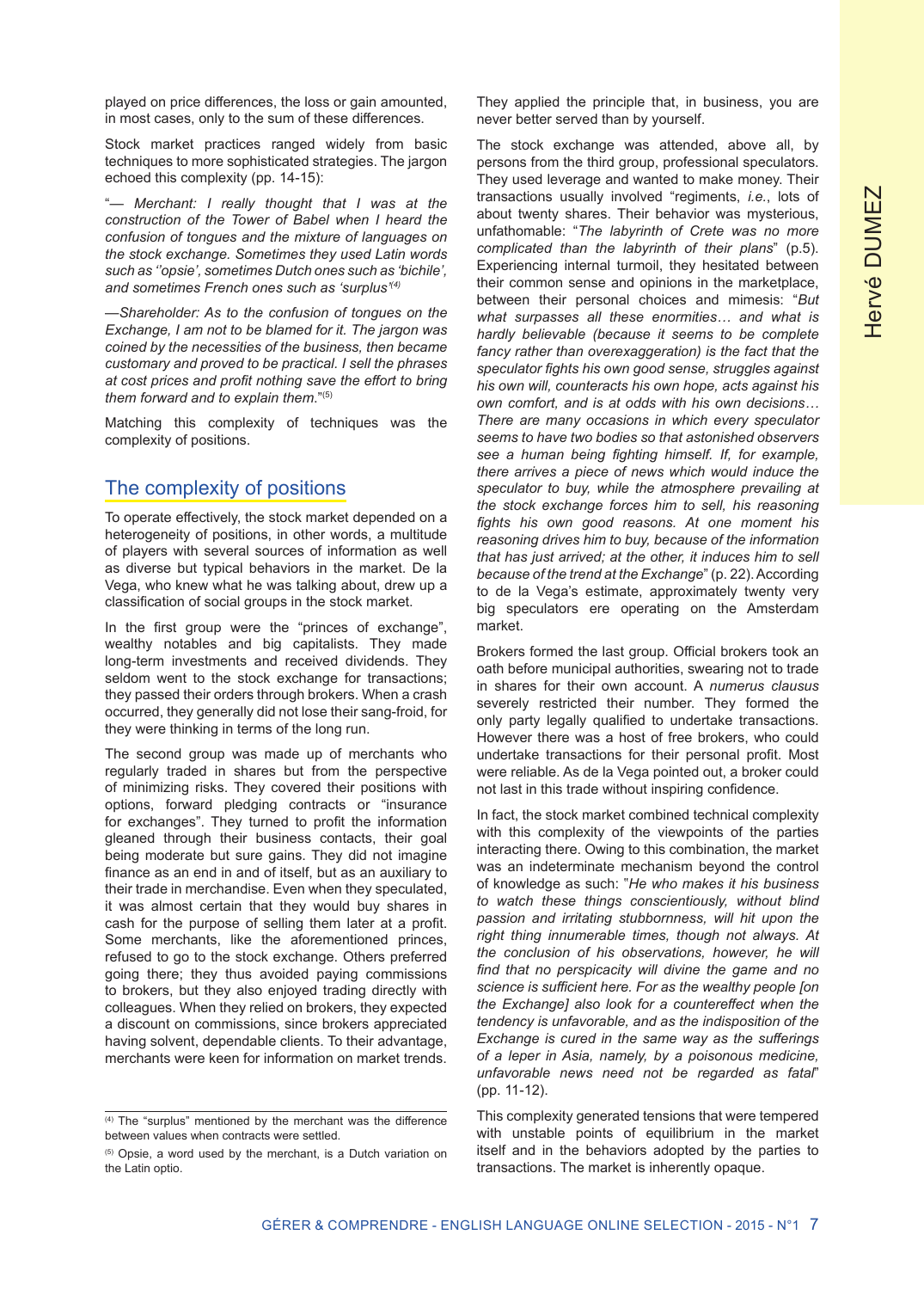# Between practical rationality and irrationality

In a turbulent stock market, behaviors might become irrational: "*Owing to the vicissitudes, many people make themselves ridiculous because some speculators are guided by dreams, others by prophecies, these by illusions, those by moods, and innumerable men by chimeras*" (p. 10). Nonetheless, general principles may, according to de la Vega, serve as guidelines for actions balancing between the extreme of illusions and the illusory extreme of belief in a source of knowledge that would let someone control the market.

De la Vega formulated four rules: "*The first rule in speculation is: Never advise anyone to buy or sell shares. Where guessing correctly is a form of witchcraft, counsel cannot be put on airs. The second rule: Accept both your profits and regrets. It is best to seize what comes to hand when it comes, and not expect that your good fortune and the favorable circumstances will last. The third rule: Profit in the share market is goblin treasure: at one moment, it is carbuncles, the next it is coal; one moment diamonds, and the next pebbles. Sometimes, they are the tears that Aurora leaves on the sweet morning's grass, at other times, they are just tears. The fourth rule: He who wishes to become rich from this game must have both money and patience*"  $(p. ???)$ . During a setback, the investor must boldly face the situation instead of running away like a coward. The person who does not lose hope and has enough money to hold steady will ultimately win.

## Between economic rationality and speculative bubbles

In the long run, economic rationality prevails in the stock market. At the time when Joseph de la Vega lived, three factors carried weight: the situation in the Indies, European politics and the market's opinion of itself. More often than not, opposite opinions push the market in different directions, some up, others down. As de la Vega pointed out, some speculators bought upon hearing good news from the Indies, while others were selling because of the uncertain political situation in Europe.

This confrontation between differing viewpoints is essential to the market. It cannot be separated from speculation, which amplifies market trends or even launches a trend "artificially", out of phase with major economic factors. De la Vega quite rightly wrote: "*The expectation of an event creates a much deeper impression upon the exchange than the event itself. When large dividends or rich imports are expected, shares will rise in price; but if the expectation becomes a reality, the shares often fall*" (p. 14). Whoever dreams of a reasonable market out of which extreme speculation has been chased is… just dreaming.

At the most, we can try to limit excessive speculation. In 1687, Nicolaas Muys van Holy, a jurist in Amsterdam, published a book against speculation. He railed against trading shares without putting up any initial payment

(short selling) and against insider trading (by VOC directors or political leaders privy to insider information). He called for rules requiring that transactions be declared and taxed. After a stormy debate, city authorities adopted his point of view. On 31 January 1689 a tax was introduced on transactions (GEPKEN *et al.*, 2005).

## The regulated market and its double

This leads us to the problem of regulating the stock market. At the time, regulations were minimal and usually subtle.

As mentioned, whereas the brokers under oath were not allowed to undertake operations for their own account, brokers not under oath, with an informal status, operated along the sidelines. Furthermore, all transactions were subject to taxation. Despite these forms of regulation, the major danger looming over the stock market came from speculative bubbles.

The risk of a bubble was amplified by unsecured purchases of shares. An edict by Frederick Henry of Nassau forbade this. But efforts were made to come up with a subtler solution for restricting abusive excesses without hampering market dynamics. In effect, the risk was shifted onto brokers, who could accept or not accept unsecured orders. If a broker accepted such an order, his client who did not pay could invoke the edict. He was not to blame but the broker who had accepted his order without verifying whether it had been secured. In such a case, the client was not forced to pay, and the broker had to take the loss.

De la Vega explained that unsecured transactions occurred but that the system ended up regulating itself under pressure from the law (the edict) but not because of it. In fact, the edict was very seldom invoked as a defense, and then only in grave cases of insolvency. In less serious situations, broker and client made arrangements together, the client doing everything possible to reimburse his debt in order to be able to go on speculating. Under pressure from official regulations, the market regulated itself.

## **Conclusion**

As Bruno Latour (2005) has pointed out, nothing is harder than making a description. Furthermore, a theory is not interesting and seminal if it is not associated with one or more descriptions. The case of markets illustrates this quite well, as the academics who have tackled the task know full well. As they have realized, describing a market by using diagrams or figures is an amazingly complex exercise. It is probably better to imagine a set of overlaying maps, like those showing a country's physical geography, population, resources, etc. (FINE 1998).

De la Vega's unprecedented description of the first stock market, in Amsterdam, makes two fundamental points. First of all, a market can only be described as a state of confusion, an opaque machine with unforeseeable